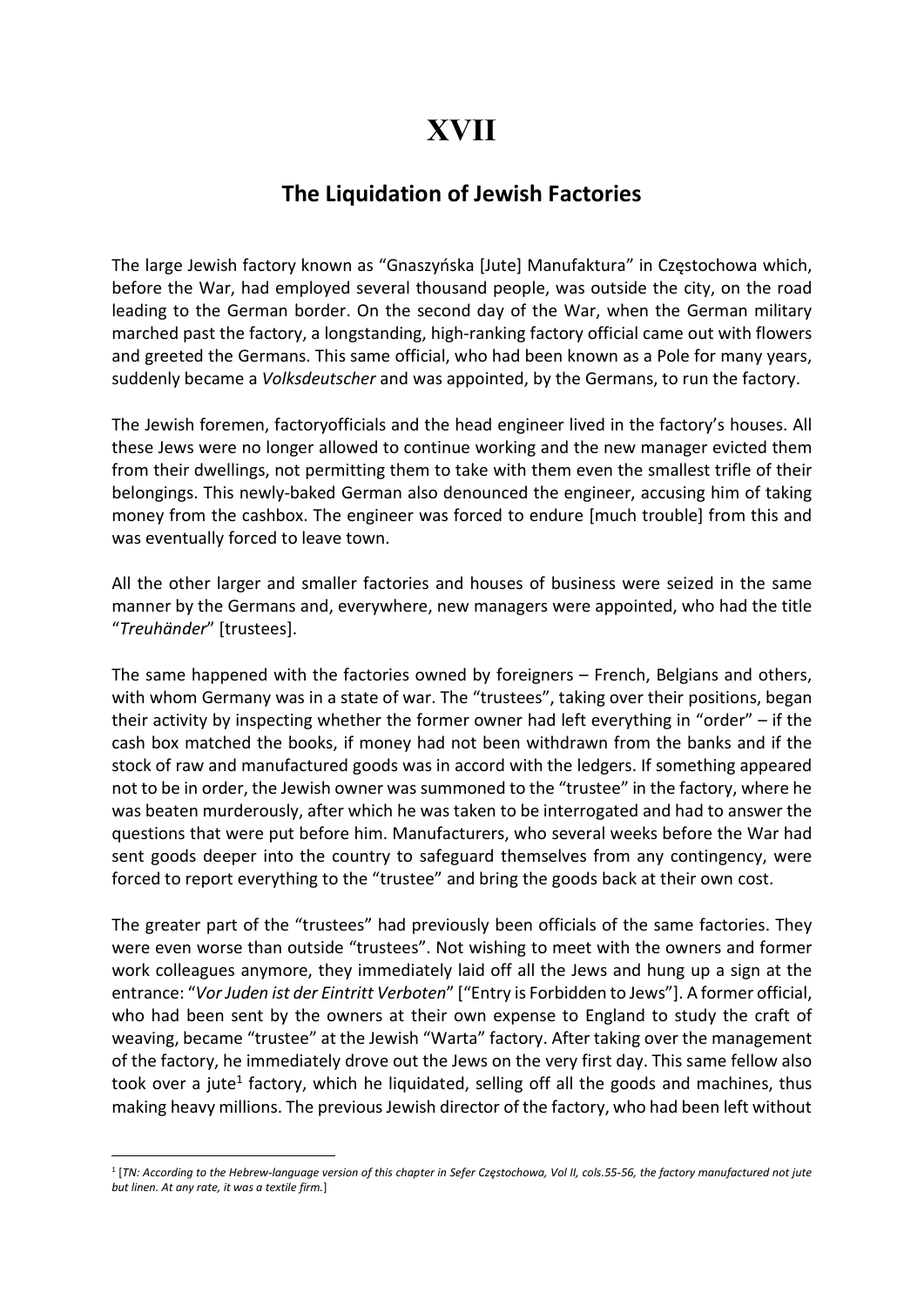means of livelihood, asked him for aid. But instead of helping him, he even took his watch from him an laughed.

This was how all the Jews were handled all the Jews – be they the owners, [office] employees or the labourers at the factories which had been seized by the Germans. A small exception was in some of the smaller factories and businesses, where the owners themselves were professional workmen and ran the enterprise. The new managers, the "trustees", did not feel capable of running the enterprises themselves and, therefore, they retained the owners at work. Of course, working under such conditions was embittering for the Jew, but neither could he refuse, besides which, if not for his [own] factory, he would have been forced to perform forced labour in some forest or in water.

However, the earnings of those Jewish workers, who remained working at their workplaces, were 25% lower than what the non-Jewish labourers earned. Besides that, the non-Jewish workers received certain products, which the Jews did not receive.

The Jewish factories worked for a long time, using the raw materials that the owners had left behind. Some factories had raw materials for two years. The new money, which the Germans had introduced, did not win the trust of the population, so everyone had wanted to insure themselves with goods. Polish merchants paid any price for a little merchandise. The "trustees" were supposed to sell merchandise at pre-war prices, but they took prices ten times higher and, in the books, set down normal prices, so that these people made millions in a short time.

Those Jews, whose factories had been seized and who had not even been kept on as workers, turned to the central authorities requesting support from the factory's proceeds, because they had no means of livelihood. After a lengthy period, the authorities informed the "trustees" that they were to pay out 200 złoty a month to the owners, but on condition that the enterprise was earning this "surplus" expenditure, because that support was not to be taken from the capital. Thus, the payment of these 200 złoty depended on the "goodwill" of the "trustees", who always found a motive not to pay even though, all in all, this sum could [only] suffice for three days' sustenance under the prevailing conditions. Hence, these 200 złoty - with small exceptions - were not paid. There was only a small number of "trustees" who "thought about the future", once the War ended and, in any event, wished to remain on good terms with the owners of the enterprises. They also understood that the cooperation of the former owners would be of better use than that of the new personnel, who were clueless as regards to the work. These owners, even though they worked as simple labourers, factually stood in close contact with the "trustee". They showed the "trustee" the entire mechanism of the business and shared in the profits.

In time, the raw materials, which the Jewish owners had prepared, were depleted. The government apportioned very few fresh materials or none at all, because everything was supplied to the munitions factories. The enterprises gradually came to a halt. The authorities ordered several firms to be united into one enterprise. But this, too, did not last long and the new firms had to be liquidated due to the lack of raw materials. The machinery of the Jewish factories was taken away somewhere and a large part went to be smelted in the ironworks, where they were made into cannons or other weapons.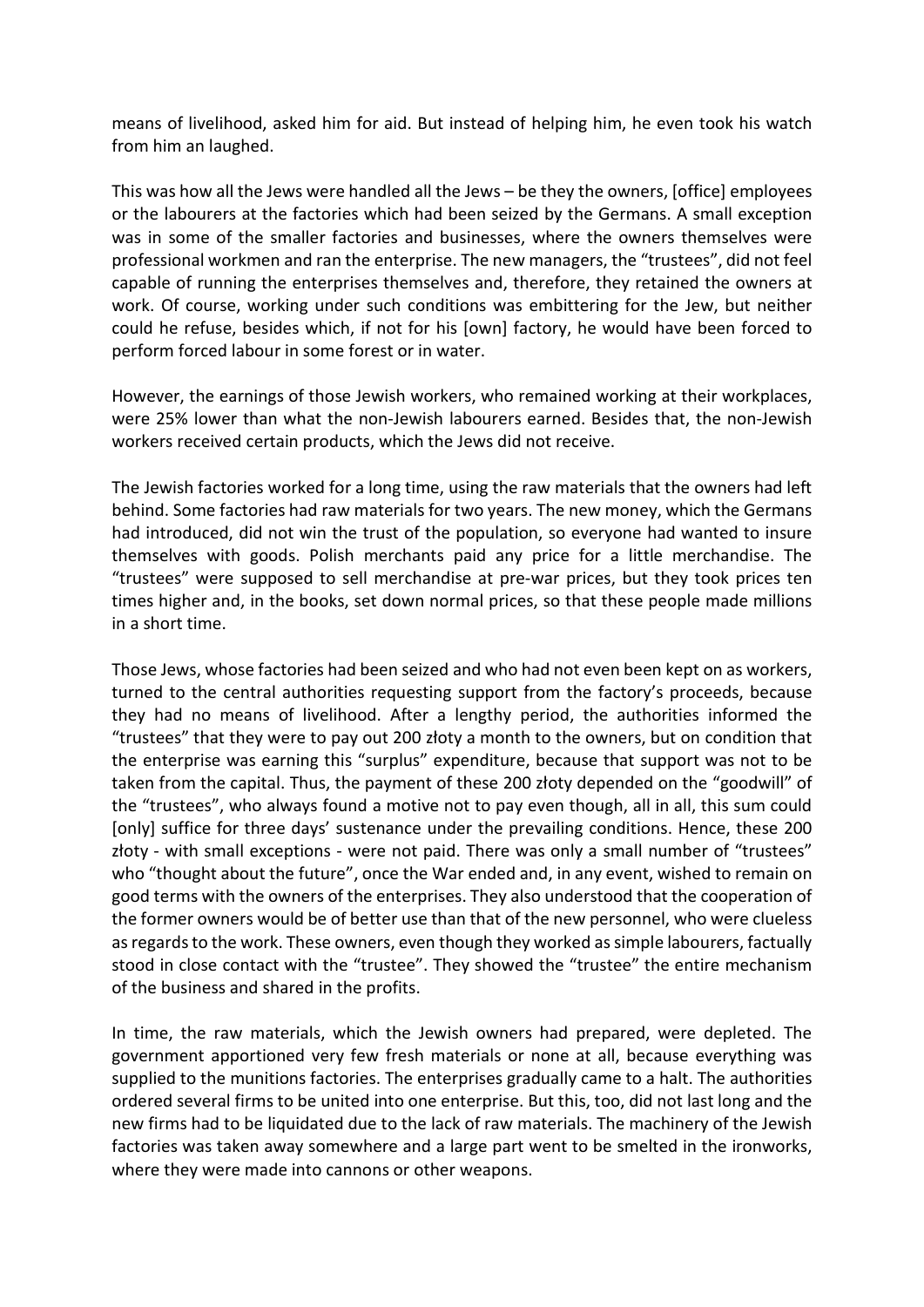Not only businesses and factories, but also all the buildings were seized from the Jews and were placed under a "trust" administration. An office was created, under the name "Treuhandschaft für Jüdischen Grundbesitz" [Trusteeship for Jewish Real Estate]. A specialist in housing management, who had for many years been an administrator for Jewish homeowners in Dortmund, was brought from Germany. This fellow immediately demanded that he be called "Doctor", and he settled down in complete comfort, like all other German civilians and military men in our city. Firstly, he ordered that a villa be prepared for him, which the *Judenrat* had to furnish beautifully, after which they had to provide him with large, wellordered and appropriately furnished offices with several rooms - he then commenced his "activity". His deputy and the rest of the personnel were Poles from Posen [Poznań] - these are particular sorts of Poles, who have always had the reputation for their antisemitism. The administration over the Jewish buildings was given over to Volksdeutschen and Poles. Each of them was given [control over] whole streets of houses, and they began collecting rent. The ledgers of the buildings were inspected and the overdue rent, from before the War, had to be paid by the tenants to the last grosz. The Jewish building owners were forced to pay rent just like all the tenants.

The press began to write about the bad state of the Jewish buildings that had been taken over by the German "trustees" and their assistants. The buildings were to have been renovated under the German administration  $-$  but the result was the exact opposite. The new administration only extorted as much money as possible from the tenants, and the houses were truly neglected for the first time.

The administrators - the Volksdeutschen - searched the Jewish dwellings and seized everything that had any worth, on the pretext that it fell under requisition [orders]. In this manner, they would take out machines from small factories as well as merchandise. They did this after eight o'clock in the evening, when it was forbidden for Jews to be in the street and so they could not see where everything was being taken. One bold Jew, from whom the administrator had taken away all his possessions at night, reported this to the [Polish] police and indicated a Polish firm to which everything had been taken. The Polish police conducted the investigation and ascertained that everything was exactly just as the Jew had reported the Pole had purchased, as stolen goods from the administrator, all the merchandise and machinery of an entire factory. All these things had been sealed up and, considering that the administrator was a *Volksdeutscher*, the Polish police was unable to decide the matter and it was referred to the Gestapo. A few days later, the Jew and his son received a summons to report to the Gestapo. The went there with light hearts, in the complete assurance that no blame could be proved [against] them.

But, as soon as they entered the Gestapo offices, they were welcomed with murderous blows and flung into a cellar. After lying there for several hours, they were taken out to the second floor, to a room where their administrator was already waiting for them. He, along with another Gestapo character, once again beat the father and son in such manner, that they were left lying unconscious. Once they had been revived with a bucket of cold water, it was

\* \* \*